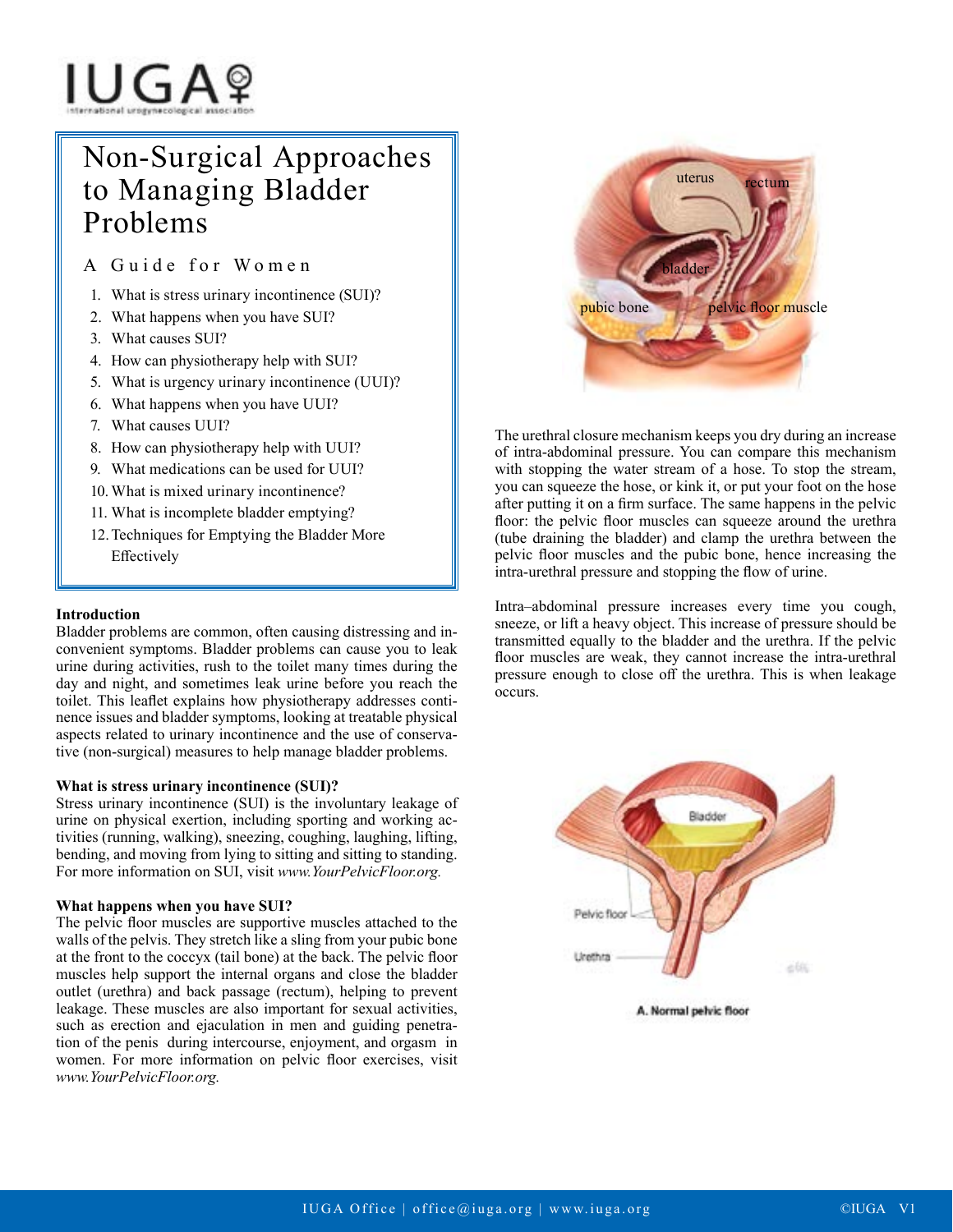

#### **What causes SUI?**

There is a complex interplay between the muscles, nerves, ligaments, and support around the urethra which are in turn affected by injury, hormones, aging, etc. Some examples of possible causes of SUI include:

- *• Weak pelvic floor muscles.* These are the muscles that cover the base of the pelvis. Their main job is to hold the pelvic organs in place, to protect these organs, and to stop any undesired leakages of urine, feces, and gas. Furthermore, by adequately relaxing these muscles passing urine and stool is possible.
- *• Being overweight.* Extra weight on the pelvis and the pelvic floor muscles, which leads to a continuous increase of intraabdominal pressure, decreases the closure mechanism around the urethra, especially during any of the physical exertion activities previously listed.
- *• Pregnancy and childbirth.* Approximately 1 in 3 pregnant women suffer from SUI. Extra weight gain, hormones, and changes in muscle balance around the pelvis all contribute to the risk of developing continence problems. Childbirth can also result in trauma to the vaginal walls, pelvic floor muscles, nerves and local ligaments, which can decrease the overall continence support of the pelvic area. If there is urine leakage immediately after childbirth, allowing time for the pelvis to heal may result in a decrease in SUI.
- *• Persistent cough.* Every time you cough, you increase the pressure in your abdomen, which in turn presses down on the

bladder. This can force the bladder to expel a bit of urine. If you suffer from a chronic cough, this process will happen frequently.

- *• Chronic constipation*. Repetitive straining during bowel motions puts pressure on the pelvic organs and the pelvic floor muscles, thereby weakening them and increasing the risk of bladder descent and incontinence (as well as prolapse of other pelvic organs).
- *• Menopause and aging.* Loss of estrogen at menopause and general aging may weaken the pelvic floor muscles, tissues, and ligaments and consequently decrease the support of the urethra, thereby contributing to urine leakage.

#### **How can physiotherapy help with SUI?**

A physiotherapist can teach you how to use your pelvic floor muscles effectively and how to regain your former activities without leakage. Training the pelvic floor muscles strengthens them so that they can once again provide adequate support to your bladder and urethra. You will also learn how to time adequate contraction of these muscles, providing better automatic closure of the urethra against leaks when needed.

Your pelvic floor muscles act as a guard and maintain a gentle background tone. When you cough or sneeze, the muscles contract to provide support and to maintain sufficient closure of the urethra. Usually you are not even aware of this happening as it is mostly a reflex muscle contraction. In the beginning of your pelvic floor muscle training the physiotherapist will teach you how to consciously contract your pelvic floor muscles before you cough or sneeze. This strategy immediately helps to avoid involuntary leakages and usually works very well. Later on, physiotherapy aims to restore your normal automatic pelvic floor muscle contractions needed to avoid involuntary leakages during daily activities.

The physiotherapist not only treats your pelvic floor muscles, but also helps you to regain continence during your daily activities and gives you advice about how to adapt, modify, or change your lifestyle and behavior, fluid intake, medication and home training.

#### **What is urgency urinary incontinence (UUI)?**

Urgency urinary incontinence (UUI) is the involuntary leakage of urine associated with a sudden, (nearly) irresistible need to pass urine. You may not make it to the toilet in time and leak.

#### **What happens when you have UUI?**

Normal bladder capacity in adults ranges between 400-600ml. We usually experience the first bladder sensation when the bladder is approximately 150-200mls full. If you are anxious or stressed, this sensation is heightened. The first sensation then becomes a "need to go" feeling, which acts as a prompt to pass urine, usually before the bladder is actually full. Sometimes triggers, such as the sound of running water, cold weather, putting a key in the front door, or seeing a toilet, can cause the bladder to involuntarily contract, which may result in leakage before reaching the toilet. A vicious cycle may develop whereby you allow yourself to go often because you feel the urgency and you are worried about leaking. Over time, the bladder gets used to storing only small amounts of urine and is therefore not allowed to stretch properly, thus making you go to the toilet more frequently. This condition also makes some women wake up more than once at night to go to the toilet to pass urine, then go back to bed to sleep again. This is called nocturia.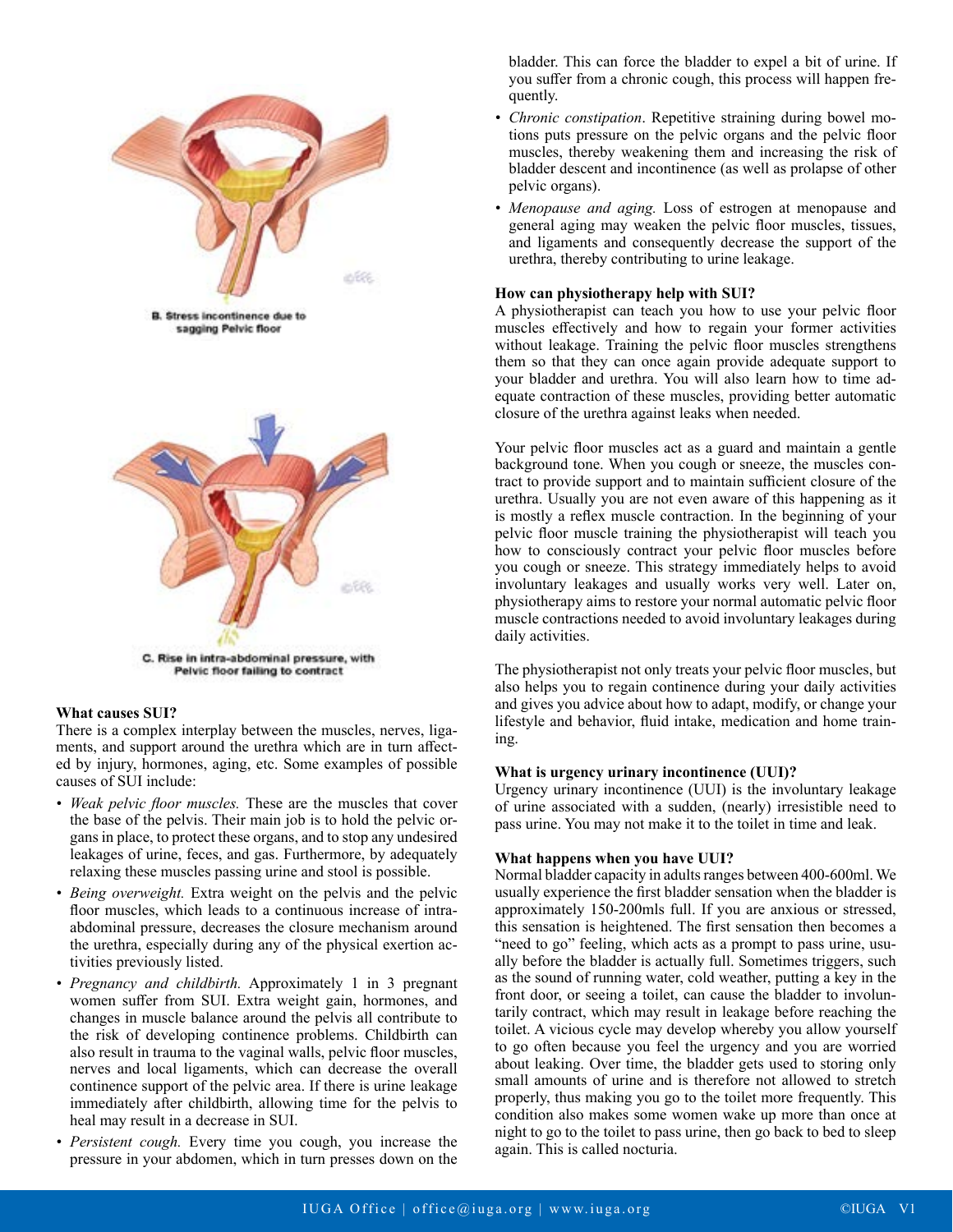#### **What causes UUI?**

There are many different underlying causes of which many are not clear yet, but UUI could be a symptom of overactive bladder (OAB). However, sometimes there is no apparent cause for UUI. For more information on OAB, visit *www.YourPelvicFloor.org.*

Other causes of UUI are urinary tract infections, constipation, medication side effects, pelvic growths or swellings, and conditions affecting the nervous system such as multiple sclerosis and stroke. Proper assessment by your doctor will rule out any of these causes. It is also important to avoid any irritants to the bladder such as fizzy drinks, artificially sweetened drinks, caffeine, and alcohol.

### **How can physiotherapy help with UUI?**

Physiotherapy can help treat UUI through pelvic floor muscle contraction aimed at inhibiting the bladder muscle contraction, bladder retraining, fluids advice, medication advice, and behavioral modifications.

Following are some techniques to help you control your bladder more effectively:

- When you feel the urge to urinate, try to hold on.
	- Keep calm and don't panic.
	- Stand still or sit down.
	- Contract your pelvic floor muscles. This does not need to be a firm contraction but try to hold a moderate but continuous pelvic floor muscle contraction for about 30 seconds for 3 times, with 30 seconds of rest between these contractions. This may decrease the urgency.
	- Stand on your tip toes or curl down your toes.
	- Cross your legs.
	- Press or rub on the backs of your thighs.
	- Press an inch above the inside ankle bone.
	- Gently press over the urethra in an upward direction.
	- Try to distract your thoughts by focusing your mind on something else.
	- Wait until the urgency passes, up to 30 seconds, then carry on with your activity or go to the toilet if appropriate.
	- You may need to repeat some of these tips on the way to the bathroom such as walking there on your tip toes.
- Aim to drink 3-4 pints/1.5-2 liters/6-8 glasses of fluid every day.
- Eliminate/reduce caffeine intake. Green tea and hot chocolate both contain caffeine.
- Keep decaffeinated drinks to a minimum as they have been chemically altered to reduce the amount of caffeine and may irritate the bladder.
- Reduce your intake of alcohol and fizzy drinks, which can affect urgency and UUI as well as acidic foods such as citrus and tomatoes which may cause bladder irritation.

Bladder training may help your bladder to hold more urine. Ideally, you should have approximately 3-hour gaps between emptying your bladder. This is the goal, but you may need to start with shorter intervals and gradually increase the time between each void until this goal is reached. This may take several weeks and may be affected by the volume and type of fluid consumed. If you tend to get up in the night to empty your bladder, don't drink for at least 2-2.5 hours before bedtime, and make sure your last drink is not fizzy, alcoholic, or caffeinated. If you do wake at night,

don't automatically get up. Try to ignore it and use some of the tips listed above. For more information on bladder training, visit *www.YourPelvicFloor.org.*

# **What medications can be used for UUI?**

There are a variety of different medications that can help with urgency and UUI. Besides taking any prescribed medication, it is still important to control what you are drinking and to try to train your bladder. The medications are designed to enable you to hold on for longer, reduce how often you need to go to the toilet (both during the day and night), and to reduce leakage. The medications do cause side effects such as dry mouth and constipation in some people. Sometimes you may need to try several different drugs before you find one that suits you. Constipation can be treated both by diet and medically, so you can still enjoy the good effects of the medication. Sometimes your bladder may improve after a few months of treatment, enabling you to come off the medication. However, many women do have to stay on the medication for a longer term in order to control their symptoms. Combinations of medications and physiotherapy have been proven to be better than either one alone.

# **What is mixed urinary incontinence?**

Mixed urinary incontinence is a combination of both SUI and UUI. Many women have both types of incontinence and both may be managed with a number of the conservative measures listed above.

### **What is incomplete bladder emptying?**

Incomplete bladder emptying is a bothersome symptom where some women experience the sensation of not having emptied their bladder properly or get some urinary dribble or leakage after the main volume of urine has passed. This is a common complaint in women who have vaginal prolapse, in particular the front wall of the vagina. For more information on pelvic organ prolapse, visit *www.YourPelvicFloor.org.*

# **Techniques for Emptying the Bladder More Effectively**

Following are some techniques to help you empty your bladder more effectively:

- Always sit on the toilet with your feet and knees apart and your feet on the floor. Never crouch or hover over the toilet seat, as this does not allow your bladder to empty fully.
- Bend forward from your hips and rest your forearms or your hands on your knees.
- Keep the normal curve in your back and relax your abdominal muscles.
- Relax and take your time.